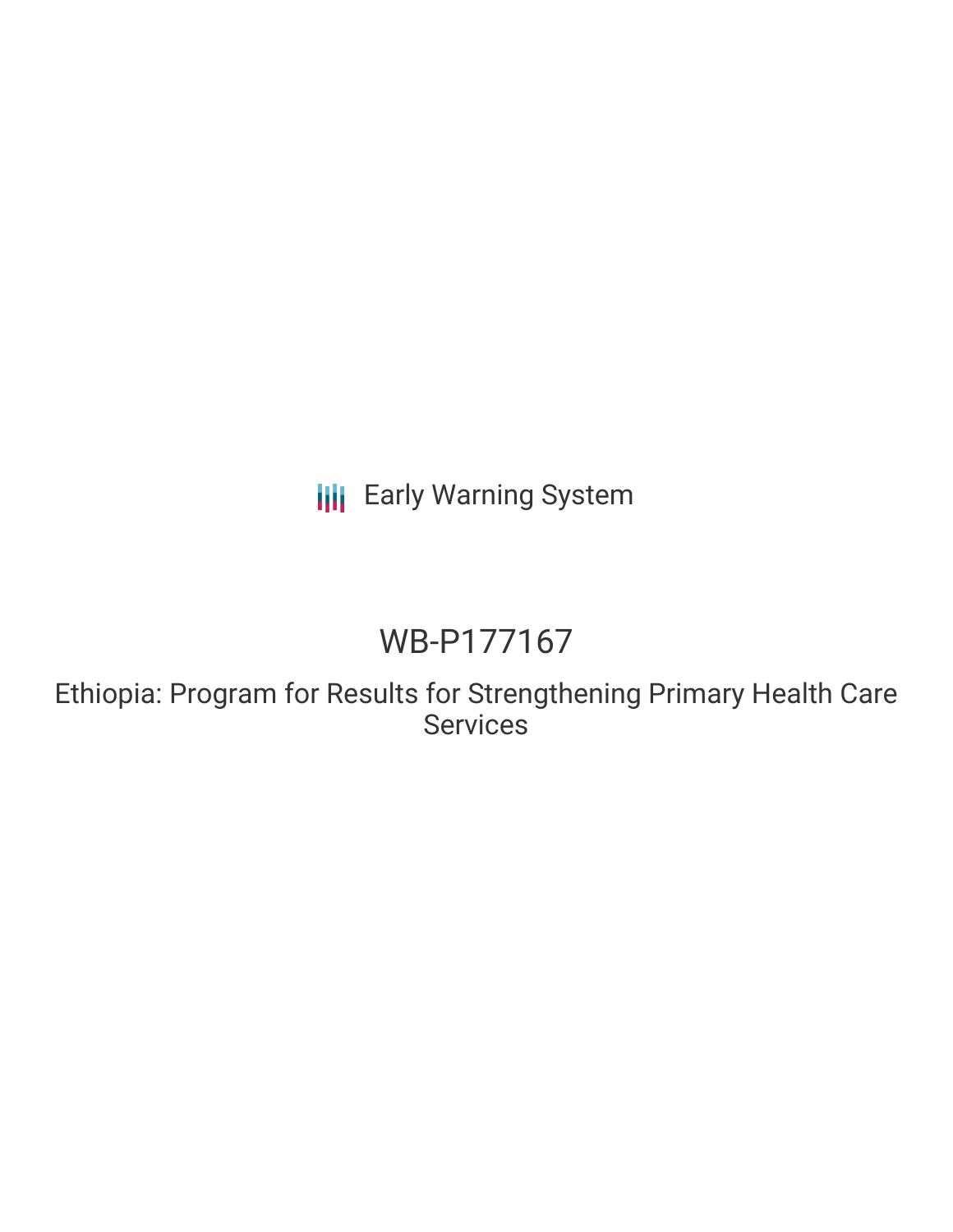

# Early Warning System Ethiopia: Program for Results for Strengthening Primary Health Care Services

### **Quick Facts**

| <b>Countries</b>              | Ethiopia                    |
|-------------------------------|-----------------------------|
| <b>Financial Institutions</b> | World Bank (WB)             |
| <b>Status</b>                 | Proposed                    |
| <b>Bank Risk Rating</b>       | U                           |
| <b>Borrower</b>               | Government of Ethiopia      |
| <b>Sectors</b>                | <b>Education and Health</b> |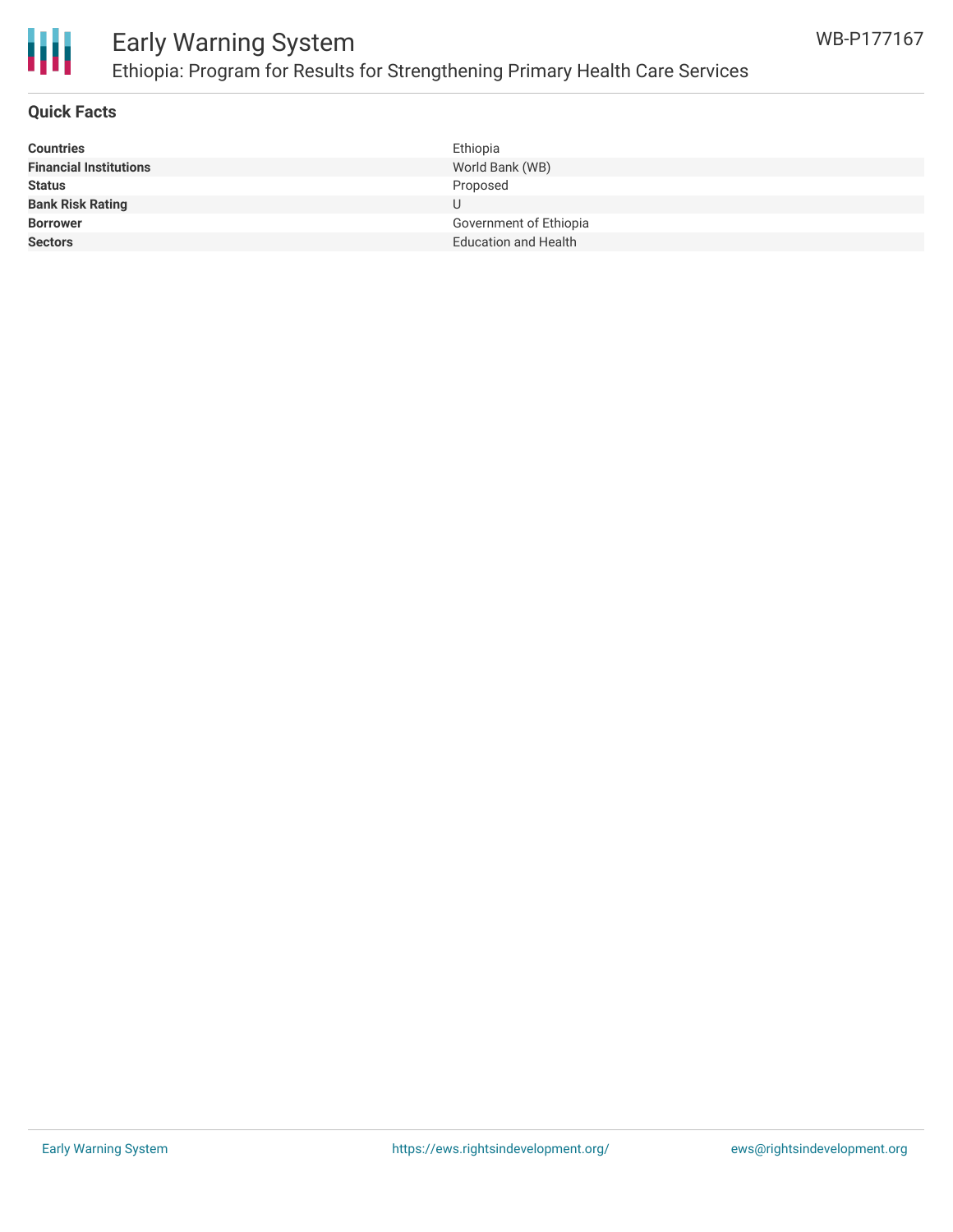

## **Project Description**

Project description not available on website at the time of the snapshot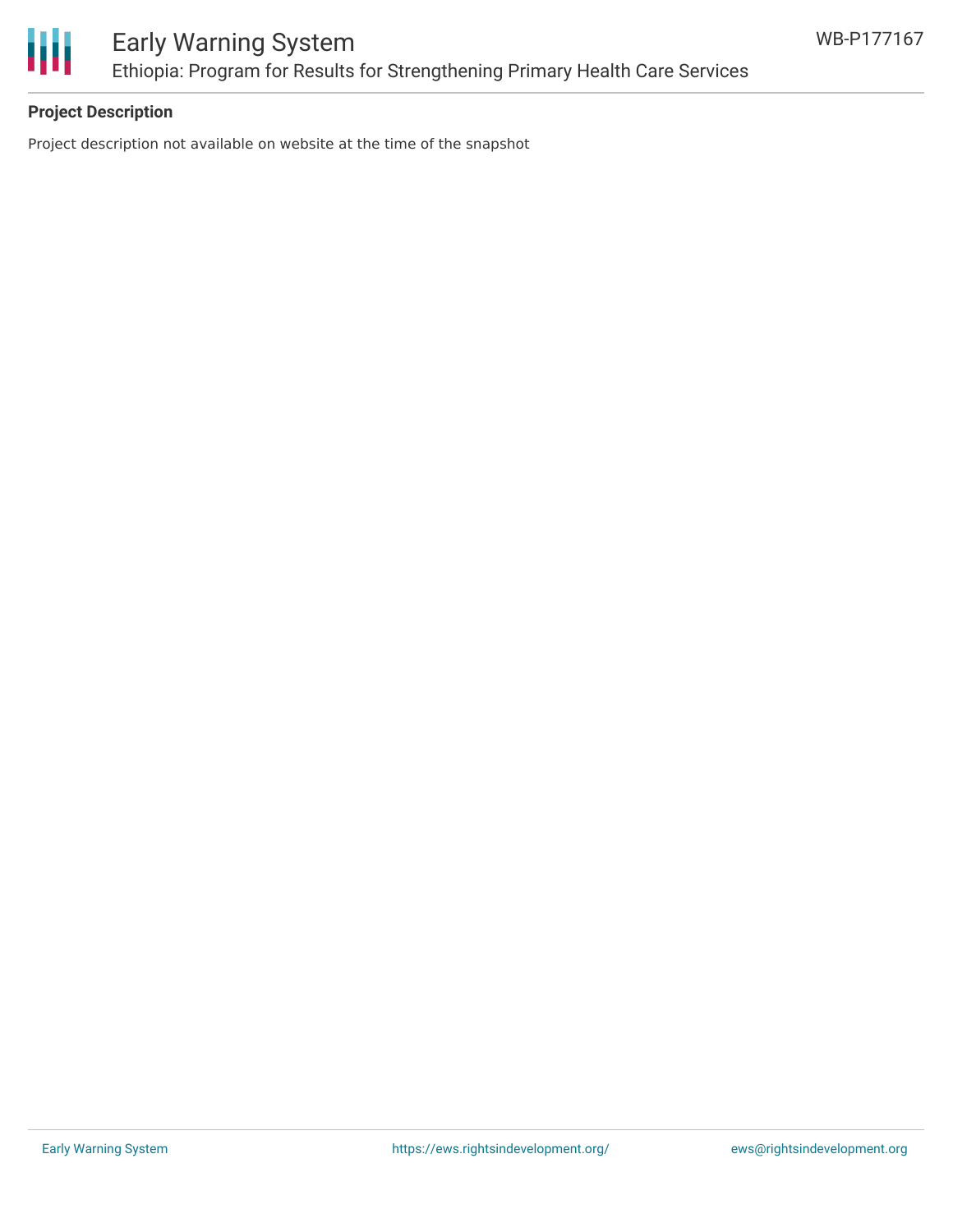

#### **Investment Description**

World Bank (WB)

Investment type not available on website at the time of the snapshot